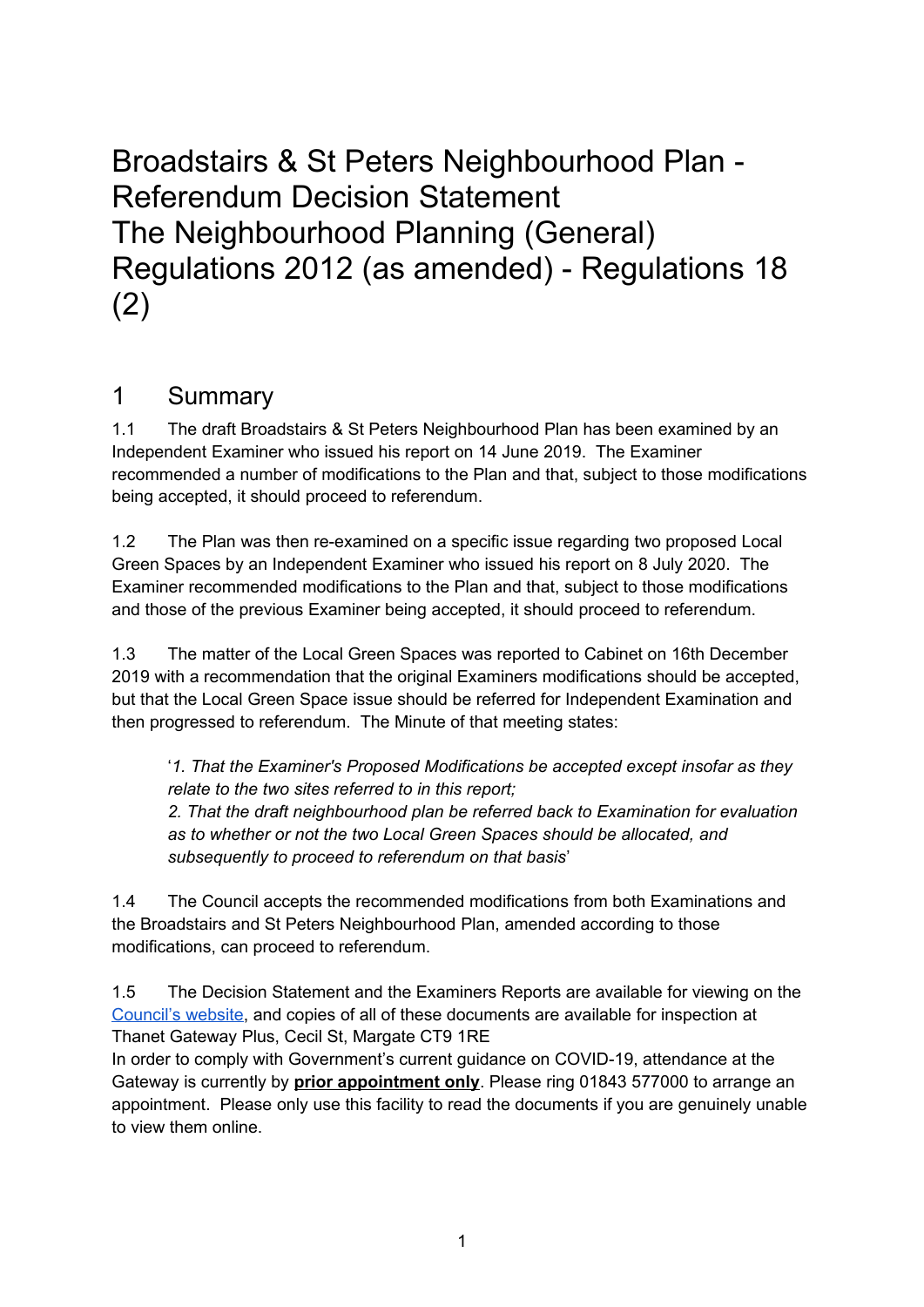# 2 Background

2.1 In 2014 Broadstairs & St Peter's Town Council applied to the Council to designate a Neighbourhood Area. The proposed area followed the boundary under the jurisdiction of the Town Council. Thanet District Council consulted on the application for 6 weeks from 12 November - 24 December 2014. The application was considered by Cabinet on 18th June 2015. The application met the relevant legal requirements and received largely supportive comments during the consultation, and Cabinet agreed that the Broadstairs & St Peter's Neighbourhood Area be designated under the Neighbourhood Planning (General Regulations 2012 (as amended) - Regulation 7 (1).

2.2 Broadstairs & St Peter's Town Council undertook the pre-submission consultation of its Neighbourhood Plan between 30th July and 17th September 2018, in accordance with (the Neighbourhood Plan) Regulation 14. This included notification to the Schedule 1 Consultation Bodies.

2.3 A Submission Draft Neighbourhood Plan was submitted by the Town Council to Thanet District Council on 7 November 2018 in accordance with Regulation 15. The Submission Plan was publicised by the District Council and representations were invited from the public and other stakeholders between 23rd November 2018 to 18 January 2019 in accordance with Regulation 16. The representations received were forwarded to the appointed Examiner.

2.4 The Council, in agreement with the Town Council, appointed Derek Stebbing BA(Hons), Dip E.P, MRTPI as Independent Examiner to undertake the independent Examination as to whether the Neighbourhood Plan meets the basic conditions set out in paragraph 8(2) Schedule 4B of the Town and Country Planning Act 1990. The examination took place between April and June 2019 in the form of written representations. The Examiner published his final report on 14 June 2019. The Report recommends that the Neighbourhood Plan, subject to modifications set out in the Report, will meet the Basic Conditions and other legal requirements and should proceed to referendum.

### 3 Decisions and Reasons

3.1 The Council considered the recommendations and also whether any modifications needed to be made to the plan for it to meet the 'Basic Conditions'. The Council supported the vast majority of provisions of the draft Neighbourhood Plan and the Examiners recommendations.

3.2 However the Council was of the view that two of the proposed areas of Local Green Space did not meet the criteria set out in the National Planning Policy Framework and should not form part of the Neighbourhood Plan. The Council carried out a consultation proposing Modifications to the Neighbourhood Plan removing the two proposed Local Green Spaces. This matter was then referred for further Independent Examination.

3.3 The Council, in agreement with the Town Council, appointed Terrence Kemmann-Lane JP DipTP FRTPI MCMI as Independent Examiner to carry out the Examination of the proposed modifications to the Broadstairs & St Peters Neighbourhood Plan. The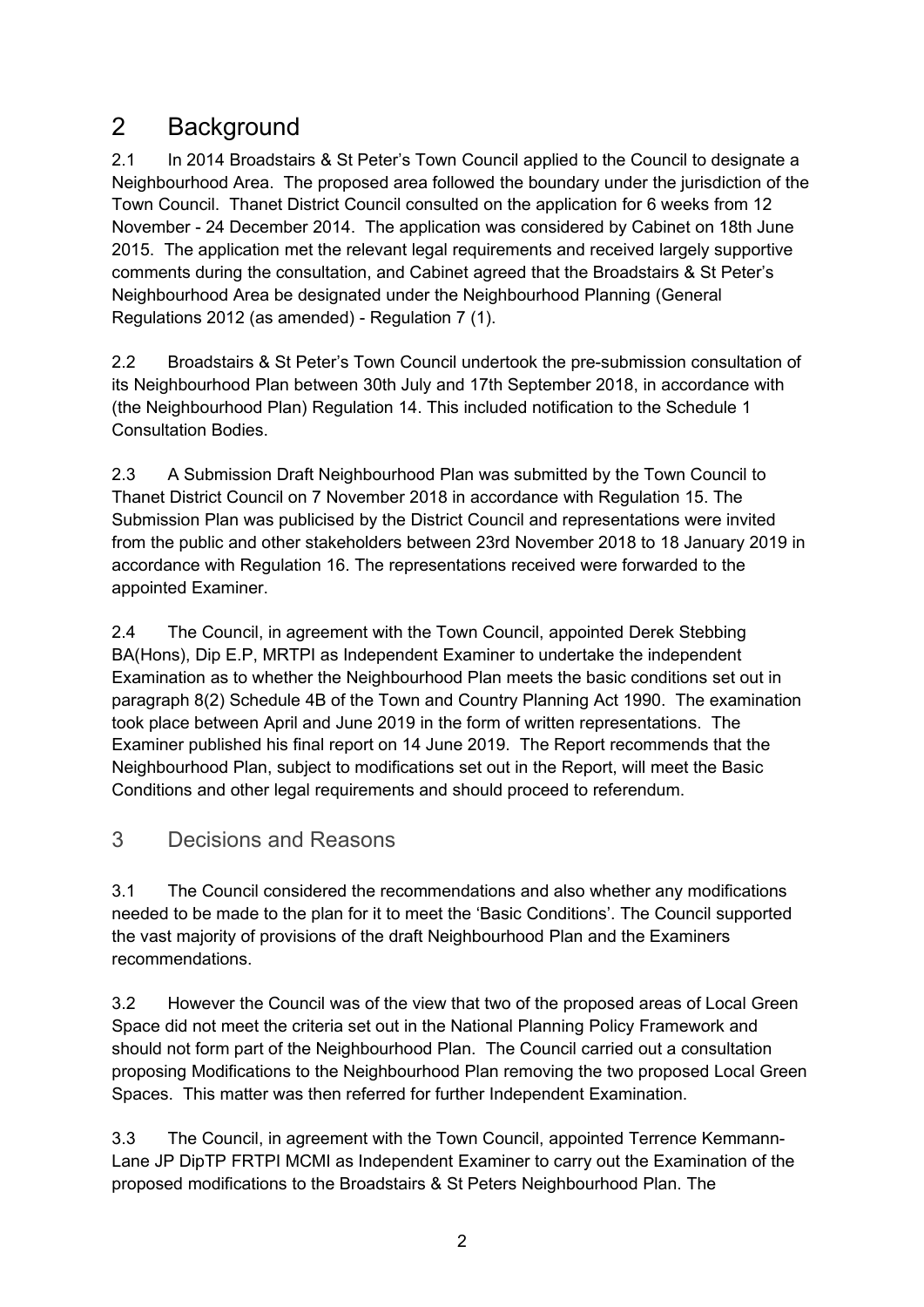examination took place between April and July 2020 in the form of written representations. The Examiner published his final report on 8 July 2020. The Examiner recommended modifications to the Plan and that, subject to those modifications, and the modifications proposed by the original Examiner, it should proceed to referendum.

3.4 The Council considers that the Neighbourhood Plan, as amended by both sets of modifications (set out in Appendix 1), meets the legal requirements of the Neighbourhood Planning (General) Regulations 2012 and meets the Basic Conditions set out in paragraph 8(2) of Schedule 4B to the Town and Country Planning Act 1990 and can therefore proceed to referendum. The Basic Conditions are:

- Have regard to national policy and guidance from the Secretary of State
- Contribute to sustainable development
- Have general conformity with the strategic policies of the development plan for the area or any part of that area
- Doesn't breach or is otherwise compatible with EU obligations this includes the SEA Directive of 2001/42/EC.

3.5 The Council consider the impacts from the Neighbourhood Plan are contained within the Broadstairs & St Peter's Neighbourhood Area and agree with the conclusions of both Examiners, that there is no reason to extend the Neighbourhood Plan Area for the purpose of holding a referendum.

3.6 A referendum will be held on 6th May 2021 with the question (in accordance with the Neighbourhood Planning (Referendums) Regulations 2012): '*Do you want Thanet District Council to use the neighbourhood plan for Broadstairs & St Peter's to help it decide planning applications in the neighbourhood area*?'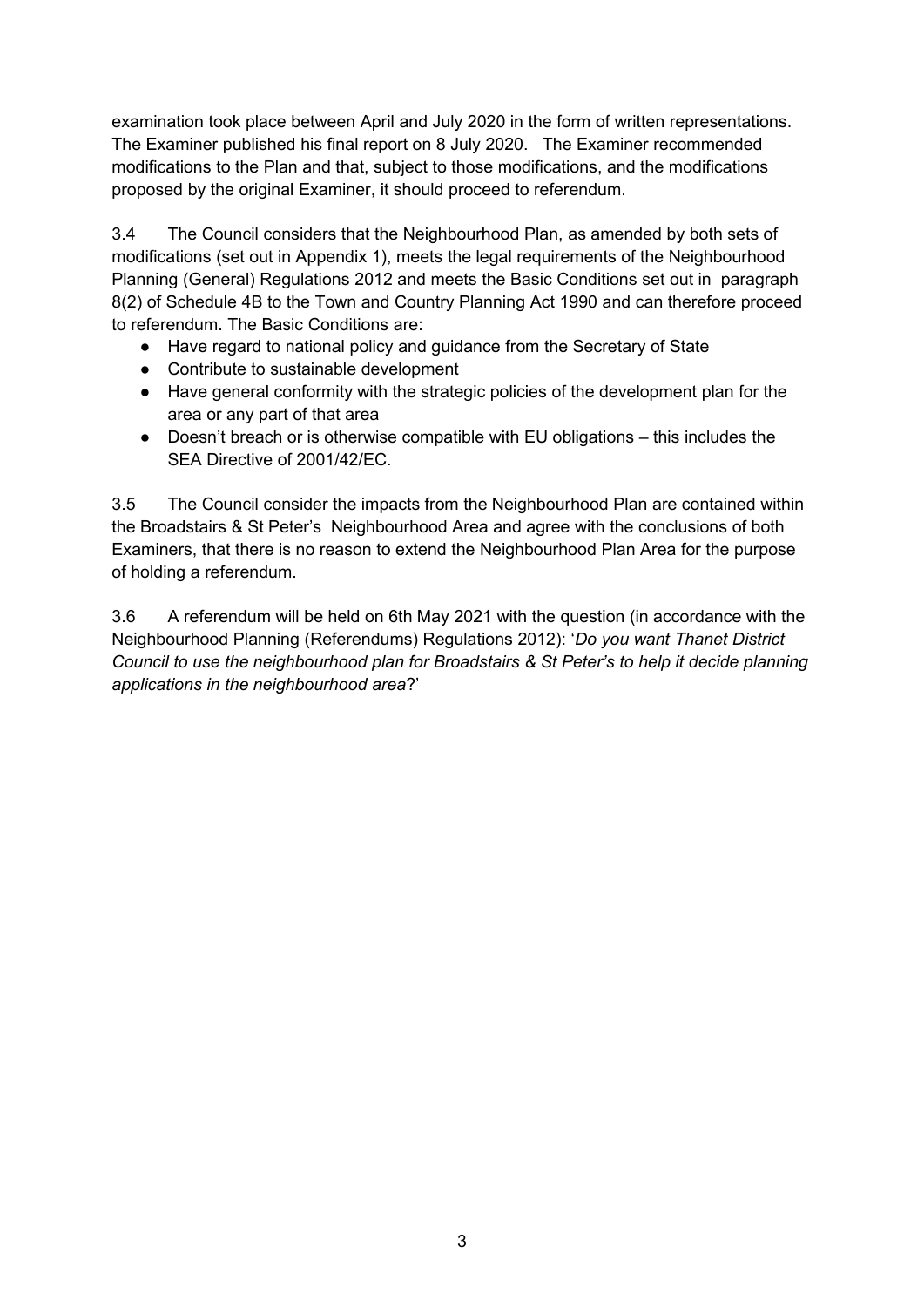# Appendix 1 - Examiner's Recommended Modifications to the Broadstairs & St Peters Neighbourhood Plan

Modifications from June 2019 Report

| <b>Proposed</b><br>modification<br>number<br>(PM) | Page no/<br>other<br>referenc<br>e | <b>Modification</b>                                                                                                                                                                                                                                                                            |  |
|---------------------------------------------------|------------------------------------|------------------------------------------------------------------------------------------------------------------------------------------------------------------------------------------------------------------------------------------------------------------------------------------------|--|
| PM <sub>1</sub>                                   | Page 5                             | <b>Planning Policy Framework</b>                                                                                                                                                                                                                                                               |  |
|                                                   |                                    | Third paragraph. Delete second sentence and replace with the<br>following two sentences:                                                                                                                                                                                                       |  |
|                                                   |                                    | "For the Broadstairs & St. Peter's area, this is the Adopted<br>Thanet Local Plan 2006. It is also desirable, where<br>practicable, to seek to align the Neighbourhood Plan with an<br>emerging Local Plan, which in this case is the emerging<br>Thanet Local Plan for the period 2011-2031." |  |
| PM <sub>2</sub>                                   | Page 14                            | Policy BSP1 (The 'Green Wedge')                                                                                                                                                                                                                                                                |  |
|                                                   |                                    | Replace "will not be permitted" in the second paragraph of this<br>policy with "will not be supported".                                                                                                                                                                                        |  |
| PM <sub>3</sub>                                   | Page 16                            | Policy BSP2 (Important Views and Vistas)                                                                                                                                                                                                                                                       |  |
|                                                   |                                    | Amend the first sentence of the policy to read:                                                                                                                                                                                                                                                |  |
|                                                   |                                    | "Development proposals should respect and not detract from<br>the views and vistas shown on Map 4 and listed at Appendix<br>$6)$ ."                                                                                                                                                            |  |
|                                                   |                                    | Replace Map 4 with a larger-scale map identifying each important<br>view and vista with a numeric or alphabetic reference (which<br>should be linked to Appendix 6).                                                                                                                           |  |
|                                                   |                                    | Add new Appendix 6 to list the important views and vistas with an<br>appropriate description – as shown by the examples noted at<br>paragraph 4.13 in this report.                                                                                                                             |  |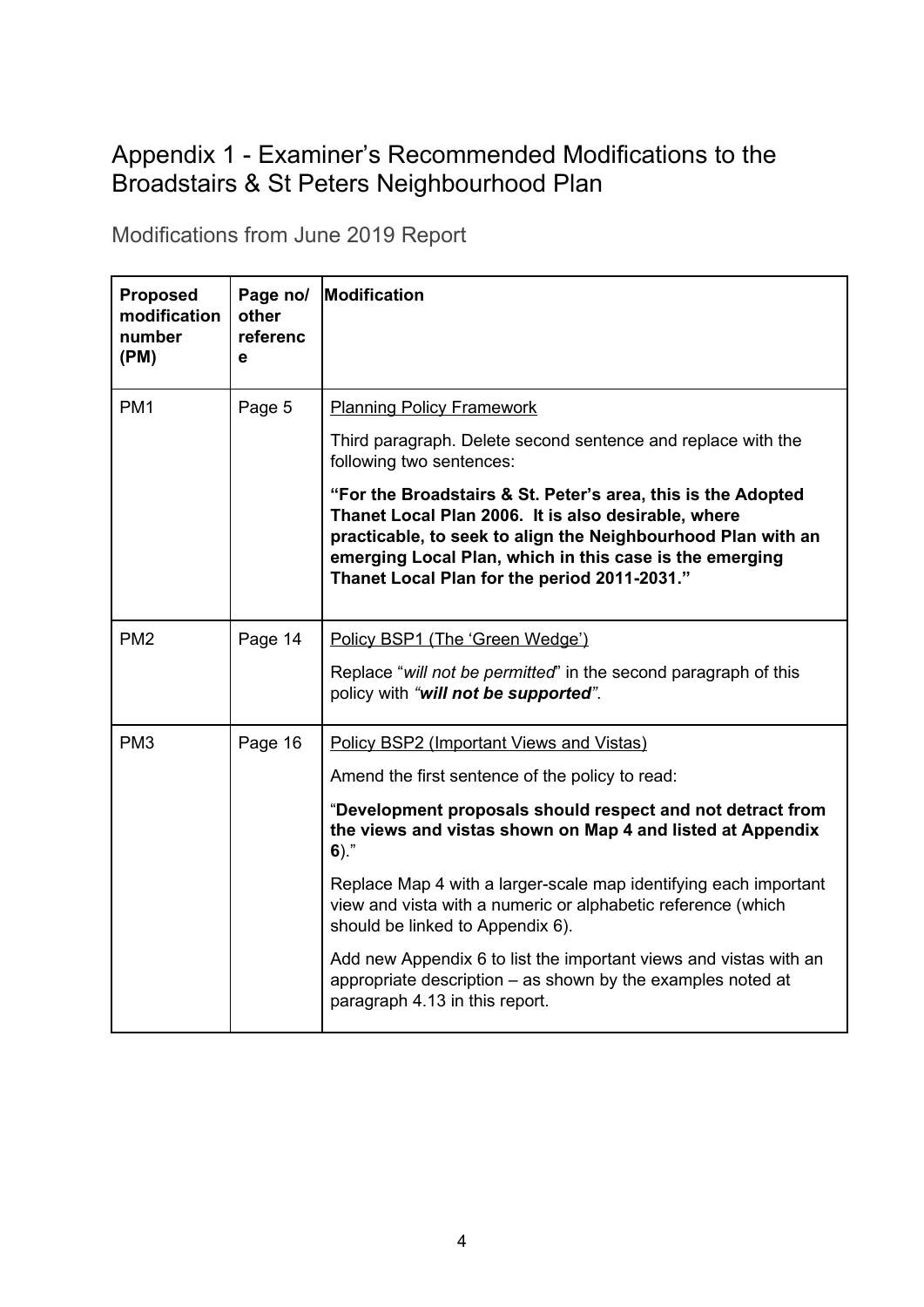| PM <sub>4</sub> | Page 17 | Policy BSP3 (Protecting and Providing Important Trees)<br>Amend first sentence of policy to read:<br>"Proposals for new development which would have<br>an adverse impact on protected trees and other<br>significant trees in the Plan area will not be<br>supported."                                                                                                                                                                                                                                                                                                 |  |
|-----------------|---------|-------------------------------------------------------------------------------------------------------------------------------------------------------------------------------------------------------------------------------------------------------------------------------------------------------------------------------------------------------------------------------------------------------------------------------------------------------------------------------------------------------------------------------------------------------------------------|--|
| PM <sub>5</sub> | Page 43 | Appendix 1 - Design Guidelines for Seafront Character<br>Zones<br>Add footnote to this Appendix to read:<br>"Development proposals should also safeguard and<br>protect the surviving heritage assets, including<br>those dating from the First World War and Second<br>World War, that are identified in the Kent Historic<br><b>Environment Record as falling within the Seafront</b><br><b>Character Zones."</b>                                                                                                                                                     |  |
| PM <sub>6</sub> | Page 21 | Policy BSP5 (Designation of Local Green Spaces (LGS))<br>Add new Map 6 (with subsequent Maps in the Plan to be<br>re-numbered Map 7 etc.) to show the location within the<br>Plan area of each of the 18 Local Green Spaces listed at<br>Appendix 2.<br>Amend the first paragraph of the policy text to read:<br>"The sites shown on Map 6 and listed at Appendix 2<br>are designated as Local Green Spaces to the end of<br>the Plan period.*"<br>Amend footnote to read:<br>"* Detailed maps of the Local Green Spaces can be<br>found on the Town Council web-site." |  |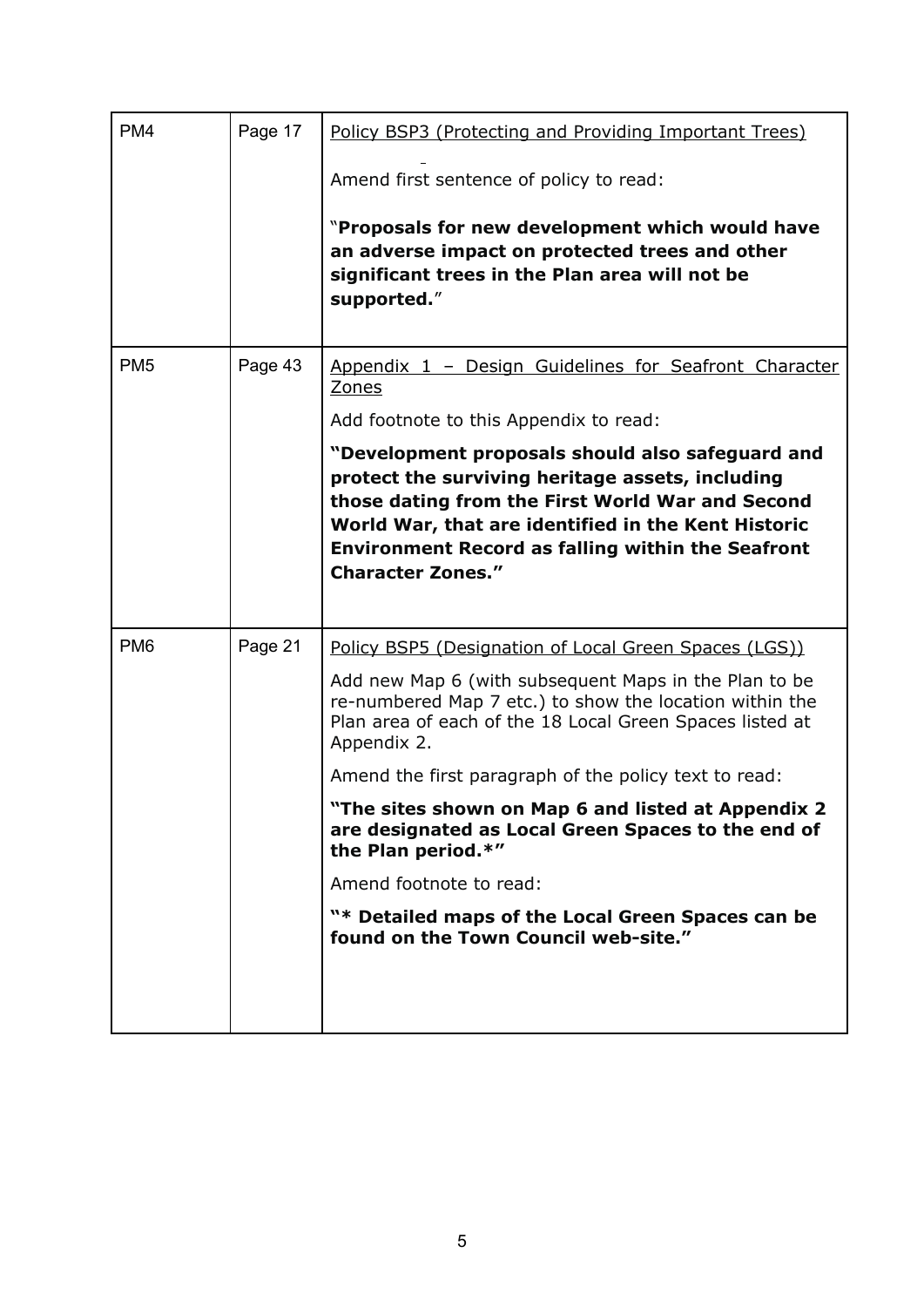| PM7             | Page 22 | Policy BSP6 (Sustaining Community Facilities)                                                                                                                                                                                                                                                                                                                                                            |  |  |  |
|-----------------|---------|----------------------------------------------------------------------------------------------------------------------------------------------------------------------------------------------------------------------------------------------------------------------------------------------------------------------------------------------------------------------------------------------------------|--|--|--|
|                 |         | Amend the text of the second paragraph of the policy<br>wording to read:                                                                                                                                                                                                                                                                                                                                 |  |  |  |
|                 |         | "Where it is identified that an existing community<br>facility is no longer viable, then planning<br>applications for the redevelopment of such facilities<br>will be supported where the proposals include the<br>provision of new or replacement community<br>facilities, in order to sustain the continued provision<br>of such facilities either on their existing site or at a<br>nearby location." |  |  |  |
| PM <sub>8</sub> | Page 26 | Policy BSP7 (Areas of High Townscape Value)                                                                                                                                                                                                                                                                                                                                                              |  |  |  |
|                 |         | Replace the word "allowed" in the third line of policy text with the<br>word "supported".                                                                                                                                                                                                                                                                                                                |  |  |  |
| PM <sub>9</sub> | Page 27 | Policy BSP8 (Local Heritage Assets)                                                                                                                                                                                                                                                                                                                                                                      |  |  |  |
|                 |         | Replace existing policy text with the following text:                                                                                                                                                                                                                                                                                                                                                    |  |  |  |
|                 |         | "Proposals for development which would result in<br>the loss of existing buildings or structures on the<br>local list of heritage assets will not be supported.                                                                                                                                                                                                                                          |  |  |  |
|                 |         | Alterations, extensions or other development which<br>would adversely affect the appearance or setting of<br>such buildings or structures will also not be<br>supported.                                                                                                                                                                                                                                 |  |  |  |
|                 |         | The current list of Local Heritage Assets is at<br>Appendix 4, and any amendments to this list will be<br>included as part of a review of the Plan."                                                                                                                                                                                                                                                     |  |  |  |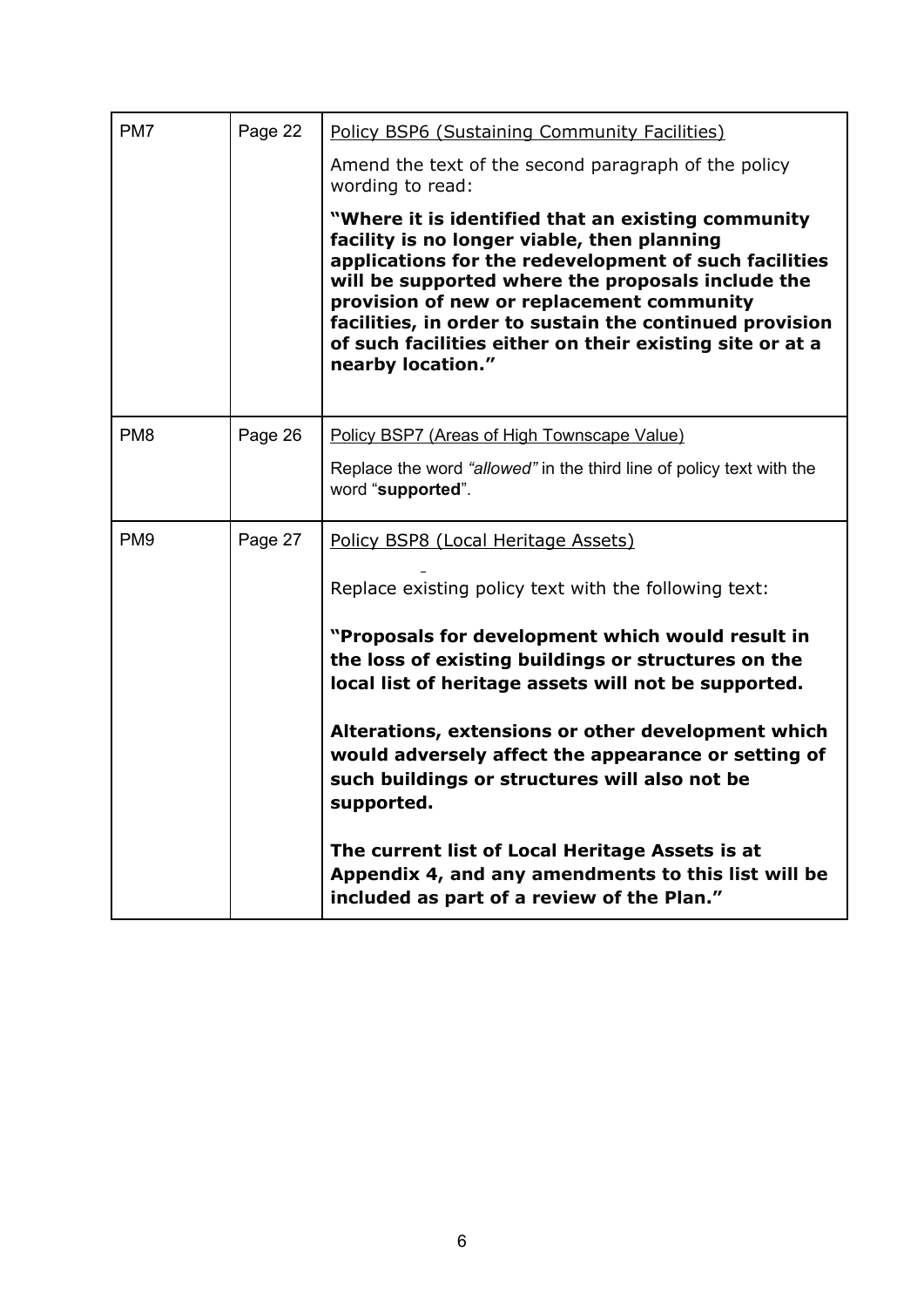| <b>PM10</b> | Page 28 | Policy BSP9 (Design in Broadstairs & St. Peter's)                                                                                                                                                                                                                                                                                                                                          |  |  |  |
|-------------|---------|--------------------------------------------------------------------------------------------------------------------------------------------------------------------------------------------------------------------------------------------------------------------------------------------------------------------------------------------------------------------------------------------|--|--|--|
|             |         | Replace existing policy text with the following text:                                                                                                                                                                                                                                                                                                                                      |  |  |  |
|             |         | "Development proposals that conserve and enhance<br>the local character and sense of identity of the Plan<br>area will be encouraged. Proposals should take<br>account of the Design Guidelines set out at Appendix<br>5. Proposals which demonstrate that they reflect<br>the design characteristics of the area and have<br>taken account of the Design Guidelines will be<br>supported. |  |  |  |
|             |         | Proposals for larger-scale developments will need to<br>include a design statement setting out how the<br>proposals meet the Design Guidelines."                                                                                                                                                                                                                                           |  |  |  |
|             |         | Add new footnote below Policy, as follows:<br>"Larger-scale developments are defined as<br>developments of 10 or more new dwellings or over<br>1,000sq. m. of new commercial, retail or business<br>floorspace."                                                                                                                                                                           |  |  |  |
| <b>PM11</b> | Page 32 | Policy BSP10 (Shopping Areas)                                                                                                                                                                                                                                                                                                                                                              |  |  |  |
|             |         | Amend Class B1 entry within second paragraph of policy<br>text to read:<br>"Class B1 (a) (USE AS AN OFFICE)"                                                                                                                                                                                                                                                                               |  |  |  |
| <b>PM12</b> | Page 34 | Policy BSP12 (High-Speed Internet Access)                                                                                                                                                                                                                                                                                                                                                  |  |  |  |
|             |         | Amend title of Policy to read:<br>"Full Fibre Broadband Connections"                                                                                                                                                                                                                                                                                                                       |  |  |  |
|             |         | Amend text of Policy to read:<br>"All new residential and commercial development<br>within the Plan area should include the necessary<br>infrastructure to allow full fibre broadband<br>connections upon the completion of the<br>development."                                                                                                                                           |  |  |  |